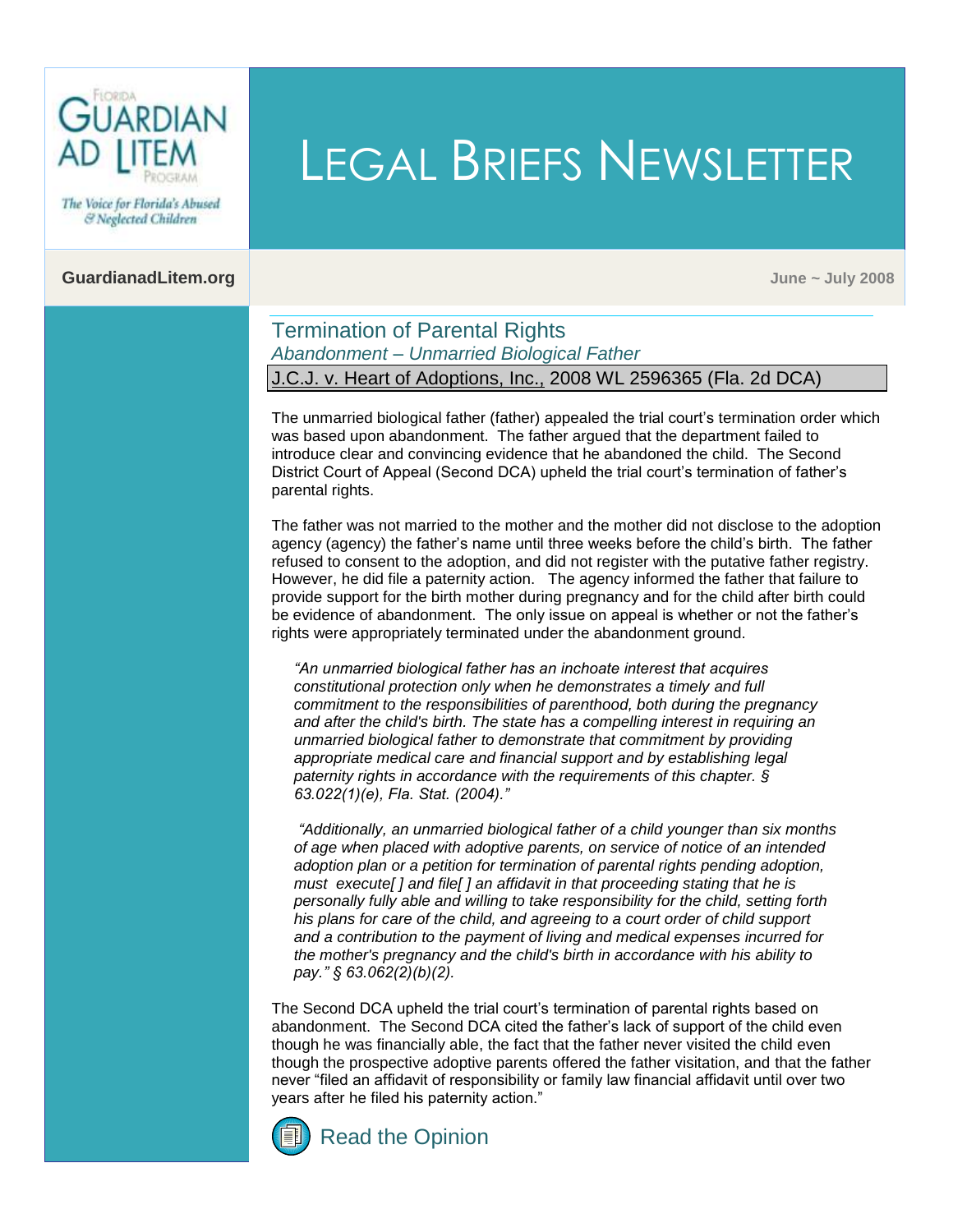*Substantial Compliance with Case Plan*

#### H.D. v. Florida Dept. of Children and Family Services, 2008 WL 2491661 (Fla. 1st DCA)

The mother appealed the trial court's order terminating her parental rights based on her failure to substantially comply with her case plan[. § 39.806\(1\)\(e\) Fla. Stat. \(2007\). T](http://www.flsenate.gov/Statutes/index.cfm?App_mode=Display_Statute&Search_String=&URL=Ch0039/SEC806.HTM&Title=->2007->Ch0039->Section%20806#0039.806)he mother contended that her rights cannot be terminated under this ground because the Department of Children and Family Services (the department) failed to provide the services necessary to complete her case plan.

The First District Court of Appeal agreed with the mother, reversed the trial court's order, and held that the department must provide "meaningful assistance designed to help appellant accomplish the tasks set out in her case plan."



### C.F. v. Department of Children and Families, 982 So.2d 1249 (Fla. 5th DCA 2008)

The mother appealed the trial court's order terminating her parental rights and not placing the children with the grandmother in a long-term relative placement. The Fifth District Court of Appeal affirmed the trial court's order as the children had been living with the mother and grandmother as a family. Even with the resources the Department of Children and Families provided, the "grandmother was unable to provide or assist mother with providing a safe and secure home for children."

# [Read the Opinion](http://www.5dca.org/Opinions/Opin2008/052608/5D07-4096.op.pdf)

### **Dependency** *Reinstatement of Supervision*

Department of Children and Family Services v. M.L., 2008 WL 2357067 (Fla. 3d DCA)

The Department of Children and Family Services (the department) seeks certiorari relief from a dependency court order denying the department's attempt to reinstate supervision over a minor child. The department sought to reinstate supervision over a child three years after entry of an order terminating supervision. The department based the reinstatement of the case on a provision in an earlier order is which the court retained jurisdiction. The trial court held that the department must initiate a new dependency proceeding.

The Third District Court of Appeal agreed with the trial court and held that the department could not reinstate the case based upon the court's retention of jurisdiction. The "abridged process sought by DCFS constitutes a denial of due process to both the parent and child in this case. *See A.G. v. Dep't of Children & Families,* 721 So.2d 414, 414 (Fla. 4th DCA 1998)."

# [Read the Opinion](http://www.3dca.flcourts.org/Opinions/3D08-1187.pdf)

#### *Nexus, Neglect*

#### E.S. v. Florida Dept. of Children and Families, 2008 WL 2491663 (Fla. 1st DCA)

The mother appealed the trial court's dependency order. The mother had custody of her two-month old niece when the niece died in the mother's care. The Department of Children and Families (the department) sheltered the mother's other children after the nieces death. The department's dependency petition was based upon the mother hitting one of the children with a comb; inadequate living environment; and inadequate supervision in which mother's niece died.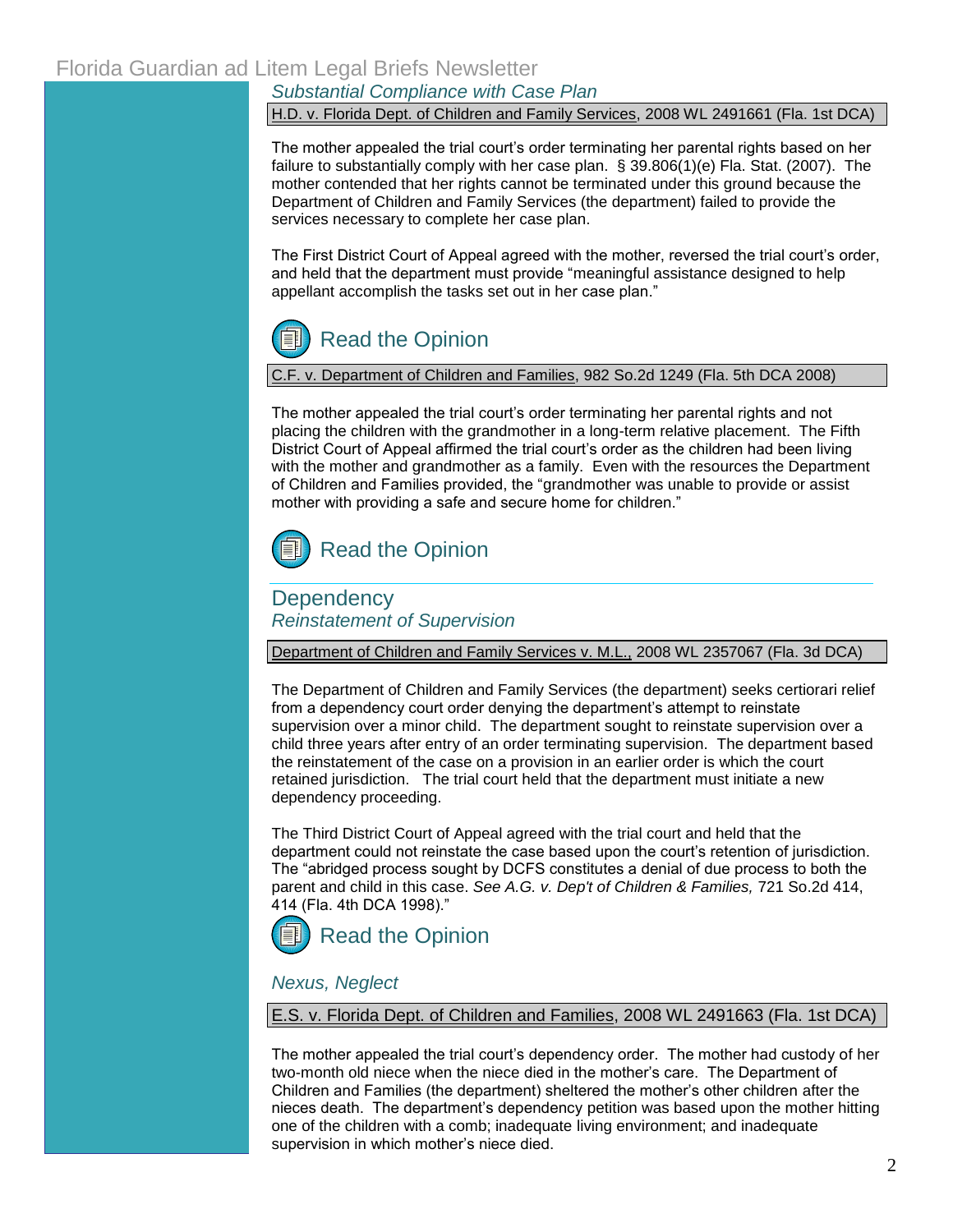The First District Court of Appeal (First DCA) reversed the trial court's dependency order. Although the mother admitted to striking the child and "losing control" on one occasion, the First DCA held that one occasion is not sufficient to support an dependency adjudication*. See C.C. v. Dep't of Health & Rehabilitative Servs.*, 556 So.2d 416 (Fla. 1st DCA 1989).

Further, the First DCA held that trial court's finding of neglect was not supported by competent substantial evidence. The only evidence presented showed that the mother did not check on her children when she returned home. Her 14-year-old daughter put the four-year old child to bed; therefore, the child was not entirely unsupervised. The child was sleeping and so it is unclear what the child's needs were that the mother failed to meet.

Finally, the First DCA noted that it agreed with the trial court that the circumstances in this case would have led to a dependency adjudication of the niece. However, the department failed to establish a nexus between the mother's apparent neglect of her infant niece and her treatment of her child. *See M.N. v. Dep't of Children & Families*, 826 So.2d 445, 447-48 (Fla. 5th DCA 2002) (requiring that the department introduce independent evidence establishing a nexus between prior abuse and prospective abuse).

The First DCA reversed the trial court's dependency adjudication.



### *Abandonment*

#### T.B. v. Department of Children and Families, 2008 WL 2695916 (Fla. 5th DCA)

The father appealed the trial court's dependency order which was based upon abandonment and imminent risk of neglect. The father did not establish paternity until a month before the adjudicatory hearing. The delay was caused by the Department of Children and Families (the department) not retrieving the father's DNA while he was incarcerated. The father was not tested until after his release. The trial court found that the father had abandoned the child based on his failure to communicate with or financially support his child while he was incarcerated.

The Fifth District Court of Appeal (Fifth DCA) reversed the trial court's dependency adjudication. Ordinarily, a finding that a parent has not seen or supported his or her child for eleven months would support a finding of abandonment. In this case, the paternity test was not completed until a month before the adjudicatory hearing. The department argues that the father should have voluntarily acknowledged paternity; however the mother gave the names of two prospective fathers.

The Fifth DCA further disagreed with the department that the child was at imminent risk of neglect where the father had no driver's license, no job, had a felony conviction, and lived with his mother and aunt. There is no requirement that a parent have a drivers license, he had been employed with his father in construction before his incarceration and his mother and aunt had stated that they were financially able to care for the child.

The Fifth DCA reversed the trial court's dependency adjudication.

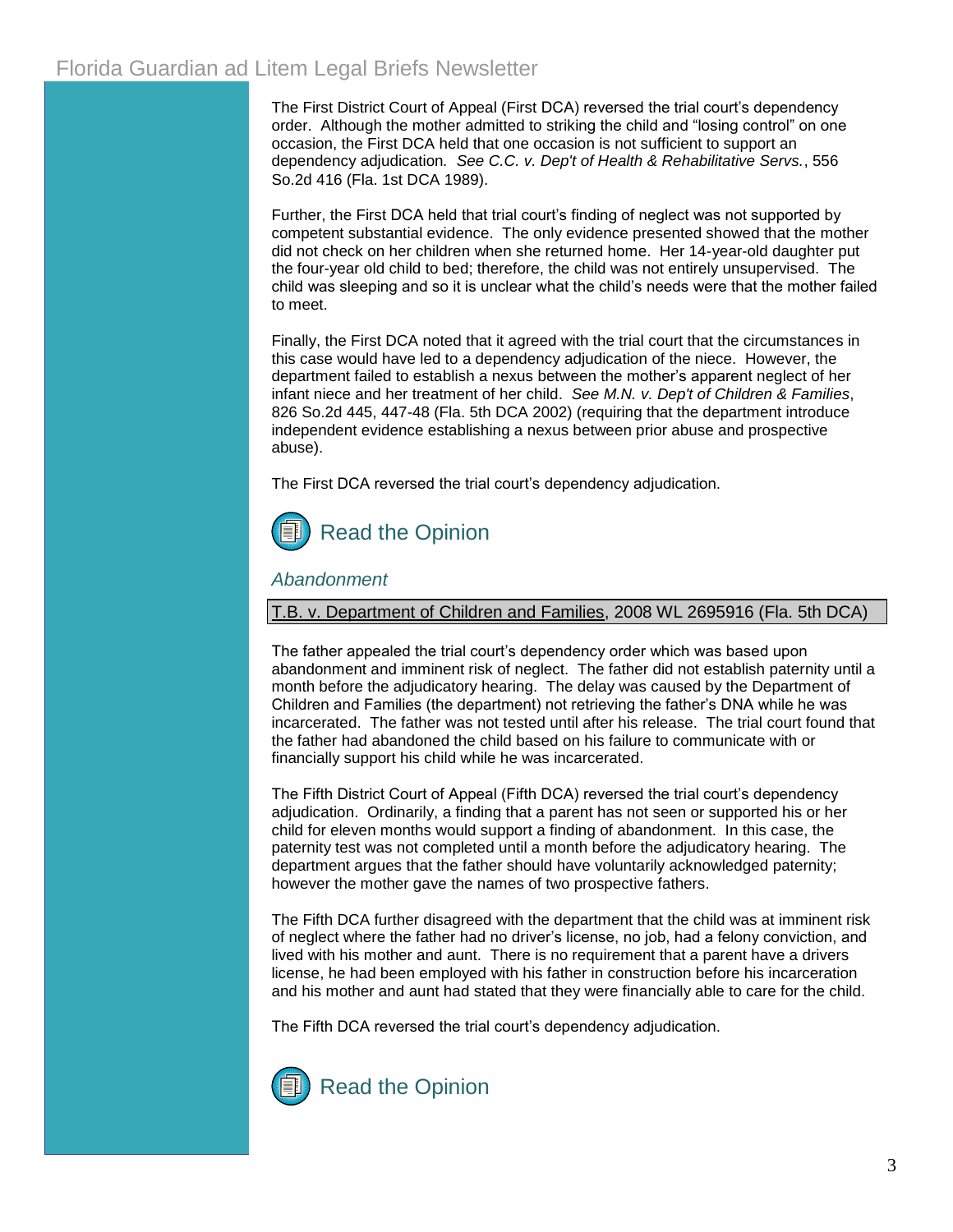**Standing** 

*Foster Parents*

C.M. v. Department of Children and Families, 981 So.2d 1272 (Fla. 1st DCA 2008)

Former foster parents appealed the trial court's order terminating parental rights and permanently committing the child to Department of Children and Families for the purpose of adoption. The First District Court of Appeal dismissed the motion for lack of standing. Foster parents lacked standing to appeal [§ 39.815\(1\), Fla. Stat.](http://www.flsenate.gov/Statutes/index.cfm?App_mode=Display_Statute&Search_String=&URL=Ch0039/SEC815.HTM&Title=->2007->Ch0039->Section%20815#0039.815) (2007), as they were not parties to the proceedings. [§ 39.01\(50\).](http://www.flsenate.gov/Statutes/index.cfm?App_mode=Display_Statute&Search_String=&URL=Ch0039/SEC01.HTM&Title=->2007->Ch0039->Section%2001#0039.01)



### *Grandparents*

R.H. v. Dept. of Children and Family Services, 2008 WL 2811785 (Fla. 3d DCA)

Grandparents appealed an order modifying placement of their granddaughter from them to the paternal aunt and uncle. The Third District Court of Appeal held that the grandparents lacked standing to appeal as they were "participants" and not a "party" to the case. See [§ 39.01\(50\), Fla. Stat. \(2007\)](http://www.flsenate.gov/Statutes/index.cfm?App_mode=Display_Statute&Search_String=&URL=Ch0039/SEC01.HTM&Title=->2007->Ch0039->Section%2001#0039.01) (limiting the definition of a "party" under Chapter 39 to "the parent or parents of the child, the petitioner, the department, the guardian ad litem or the representative of the guardian ad litem program when the program has been appointed, and the child"). Those that can appeal after a termination of parental rights are limited to "[a]ny child, any parent or guardian ad litem of any child, any other party to the proceeding who is affected by an order of the court, or the department...." § [39.815\(1\).](http://www.flsenate.gov/Statutes/index.cfm?App_mode=Display_Statute&Search_String=&URL=Ch0039/SEC815.HTM&Title=->2007->Ch0039->Section%20815#0039.815)



## **Reunification**

*Case Plan Compliance*

G.V. v. Department of Children and Families, 2008 WL 2815537 (Fla. 4th DCA)

The mother appealed the trial court's order denying her motion for reunification with her children and an order terminating the department's protective supervision, permanently placing the children with their custodians. Although the trial court had found that the mother had completed her case plan for reunification, the trial court denied the reunification because the "mother had continued to deny the seriousness of her problems and had discontinued using medication without permission from her physician."

The Fourth District Court of Appeal (Fourth DCA) reversed the trial court's order denying reunification. Because the trial court found that the mother had completed her case plan the only thing in the way of reunification was the *safety* of the children. The Fourth DCA referred to *C.D. v. Dep't of Children & Families*[, 974 So.2d 495 \(Fla. 1st DCA 2008\)](http://web2.westlaw.com/find/default.wl?tf=-1&rs=WLW8.07&referencepositiontype=S&serialnum=2014959077&fn=_top&findtype=Y&referenceposition=499&tc=-1&ordoc=2016582784&db=735&vr=2.0&rp=%2ffind%2fdefault.wl) which held "[w]hen a parent has requested reunification and substantially complied with her case plan, there is a presumption that the children should be returned. This presumption may be overcome by a finding that returning the children would endanger them." The children may be endangered if the mother did not recognize the serious nature of her mental illness. In this case however, the mother evidenced her recognition of the seriousness of her mental illness by maintaining regular therapy appointments and taking her medication as directed.

The department's primary witness (Dr. Maria) had not seen the mother in six months and had not called her current therapist yet opined that the children would not be safe in her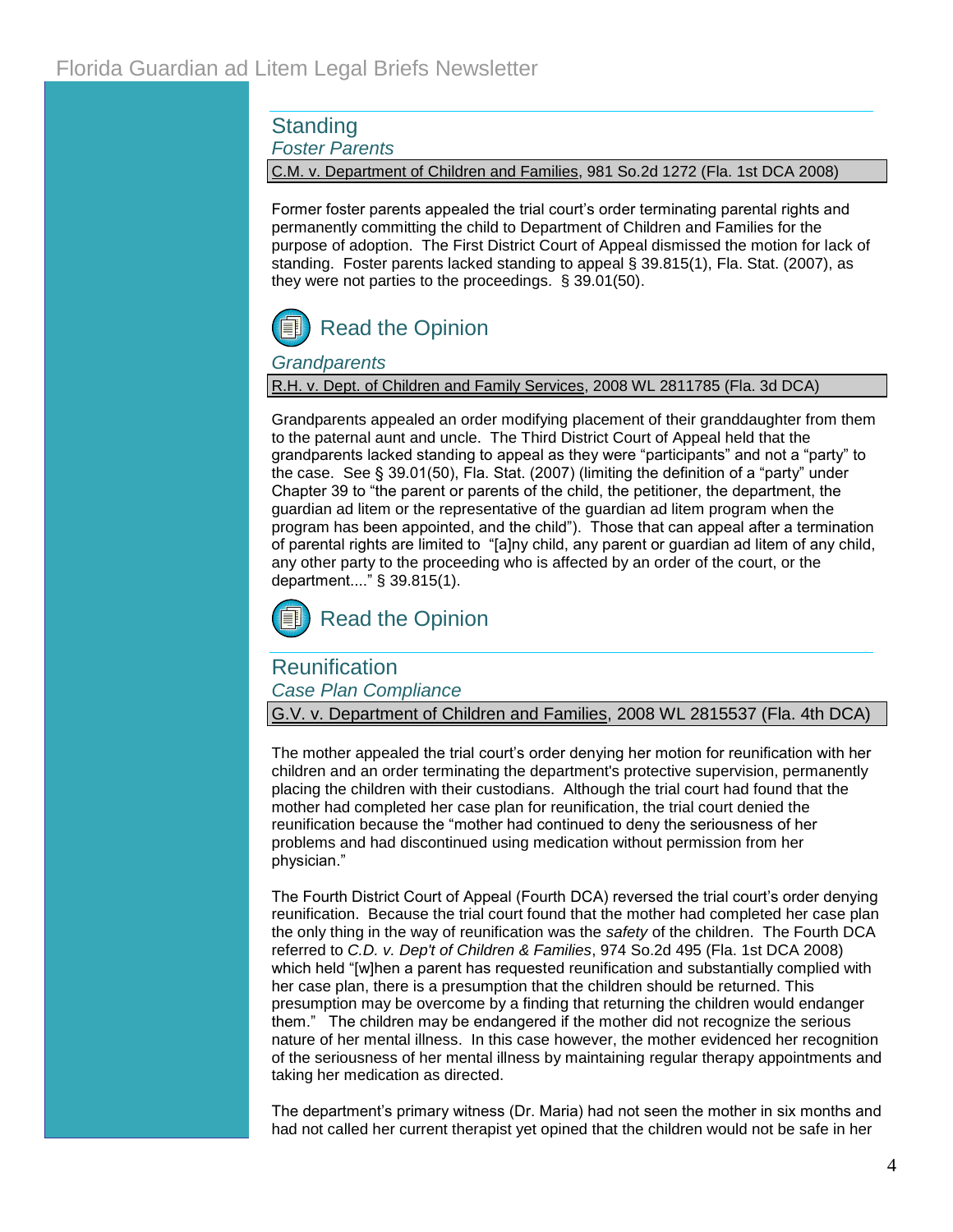care. Dr. Maria based her opinion on the mother's failure to acknowledge, months earlier, the serious nature of her illness, and her failure to cooperate with treatment. The case manager also had no current information regarding the mother yet stated reunification would not be in the best interest of the children. One of the other child's case managers testified that she had never been to see the mother.

The mother's witness, and current therapist, testified that she had been regularly attending therapy session (16 sessions in 4 months), taking her medication and had only stopped taking her medication due to pregnancy.

The Fourth DCA reversed the trial court's order.



Domestic Violence

*Corporal Punishment*

#### Moore v. Pattin, 983 So.2d 663 (Fla. 4th DCA 2008)

After the trial court granted the mother's petition for an injunction for protection against domestic violence on behalf of her ten-year-old child, the father appealed. The father argued that when he disciplined the child it was not excessive corporal punishment. The father agrees with the mother that he beat the child with a belt or shoe on numerous occasions after making her take of her clothes. The mother testified that the child had previously been sexually abused by the mother's ex-husband.

The Fourth District Court of Appeal agreed with the trial court and held that the father's abuse, coupled with the child's psychological reaction to unwanted touching, constituted domestic violence, and thus warranted issuance of an injunction for protection against domestic violence. [§§ 741.28\(2\),](http://www.flsenate.gov/Statutes/index.cfm?App_mode=Display_Statute&Search_String=&URL=Ch0741/SEC28.HTM&Title=->2007->Ch0741->Section%2028#0741.28) [741.30\(1\)\(a\).](http://www.flsenate.gov/Statutes/index.cfm?App_mode=Display_Statute&Search_String=&URL=Ch0741/SEC30.HTM&Title=->2007->Ch0741->Section%2030#0741.30)



# Appropriateness Hearing

R.H. v. Department of Children and Families, 2008 WL 2815538 (Fla. 4th DCA)

After an appropriateness hearing, the child's biological relatives, with whom the child had been placed, appealed a final order finding the Department of Children and Families' (the department) selection of a new adoptive placement as an appropriate placement. The child's biological relatives had refused to sign a subsidy agreement or complete an application to adopt the child, and had ultimately asked that the department "immediately remove the child from their custody." The department removed the child, and placed the child in the new adoptive placement. The biological relatives then wanted to adopt. The trial court held an appropriateness hearing.

The Fourth District Court of Appeal (Fourth DCA) first explained that the trial court "lacks authority to determine whether another adoptive placement is more appropriate. In *C.S. v. S.H.,* 671 So.2d 260 (Fla. 4th DCA 1996)." Rather, in an appropriateness hearing, the trial court must only determine whether the department's decision to place the child in a new adoptive placement was "appropriate, consonant with the department's polices, and made in an expeditious manner given the facts and circumstances of this case."

The Fourth DCA upheld the trial court's decision citing the new adoptive placement's positive home study, the appropriate amount of space and the financial security of the new placement, the testimony of the case worker, guardian ad litem and the social worker who testified that the child had adapted well and bonded with his new family and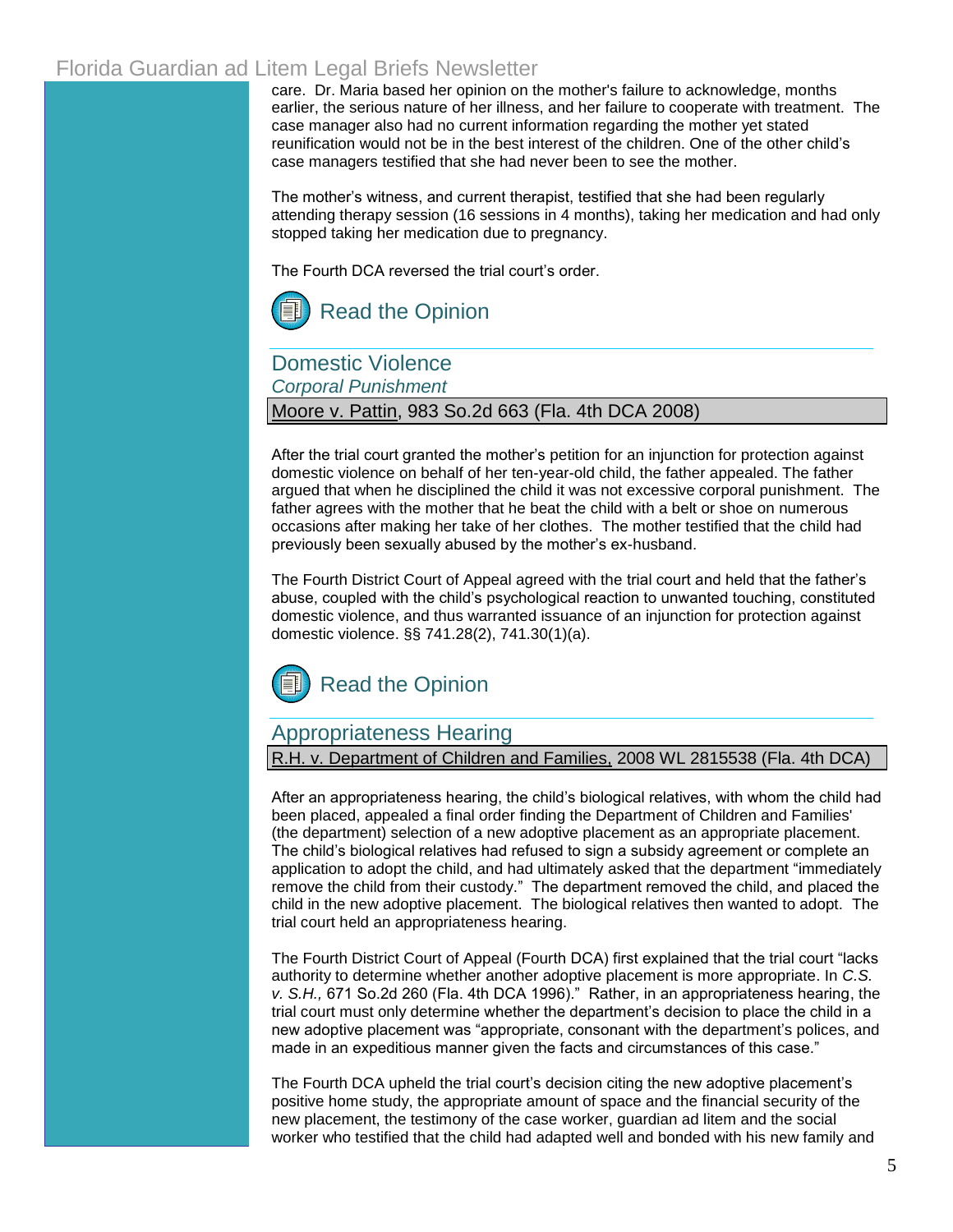the placement was in the child's best interests.

[Read the Opinion](http://www.4dca.org/opinions/July2008/07-23-08/Cleaned4D08-286.op.pdf)

**Shelter** 

*Lack of Housing*

M.B. v. Department of Children and Family Services, 2008 WL 2596323 (Fla. 3d DCA)

The mother appealed the trial court's order placing her child in shelter. The Department of Children and Family Services (the department) based its petition on the mother's lack of housing. The mother admitted to one night of homelessness in her move from New York to Miami, and her need for continued public assistance. The trial court placed the child in shelter care. In its petition, the department stated that it did not provide services to the mother that would allow the child to remain with her because the child "faced imminent danger and could not be protected from this danger" without removal to a shelter.

The Third District court of Appeals (Third DCA) held that the shelter order departed from essential requirements of law because: (1) the only ground was homelessness; (2) homelessness was for only one night, the mother tried to find shelter for that night, and that her inability to do so was due only to her financial situation; and (3) no services were offered to eliminate the need for the child's placement in shelter.

"In *Brown v. Feaver*, 726 So.2d 322 (Fla. 3d DCA 1999), we stated that [h]omelessness, derived solely from a custodian's financial inability" does not constitute the kind or level of "abuse, neglect, or abandonment" necessary to justify the removal of a child, unless the Department of Children and Family Services "offers services to the homeless custodian and those services are rejected."

The Third DCA quashed the shelter order, and remanded with directions to allow the minor child to be returned to the custody and care of his mother.



## Right to Counsel *State's Payment of Attorney Fees for Non-Parent* Justice Administrative Com'n v. Peterson, 2008 WL 2811999 (Fla. 2d DCA)

The Justice Administrative Commission (JAC) petitioned the Second District Court of Appeal (Second DCA) for writ of certiorari to quash the trial court's order that it pay attorney's fees and costs to the court-appointed counsel for an indigent, grandfather who was the child's legal custodian in a dependency proceeding.

The Second DCA held that the JAC should not have been ordered to pay the grandfather's legal expenses as the grandfather was not within the plain meaning of the statute that grants authority for the JAC to pay attorneys fees to appointed counsel. [Section 27.42\(5\), Fla. Stat.](http://www.flsenate.gov/Statutes/index.cfm?App_mode=Display_Statute&Search_String=&URL=Ch0027/SEC42.HTM&Title=->2006->Ch0027->Section%2042#0027.42) (2006), authorizes the JAC to compensate court-appointed attorneys with funds appropriated by the Florida Legislature. However, [§ 29.007\(2\)](http://www.flsenate.gov/Statutes/index.cfm?App_mode=Display_Statute&Search_String=&URL=Ch0029/SEC007.HTM&Title=->2006->Ch0029->Section%20007#0029.007)  limits the JAC to compensating only court-appointed attorneys who represent an indigent client with either a statutory or constitutional right to appointed counsel. A nonparent, such as a grandfather, does not have the right to appointment of counsel as he is not considered a parent and only indigent parents have the right to appointed counsel (*See* definition of parent in [§ 39.01\(48\)\).](http://www.flsenate.gov/Statutes/index.cfm?App_mode=Display_Statute&Search_String=&URL=Ch0039/SEC01.HTM&Title=->2007->Ch0039->Section%2001#0039.01) 

"Indigent persons subject to a dependency action who are not the natural or adoptive parent are not entitled to appointment of counsel at the State's expense because they cannot potentially lose parental rights they do not possess."